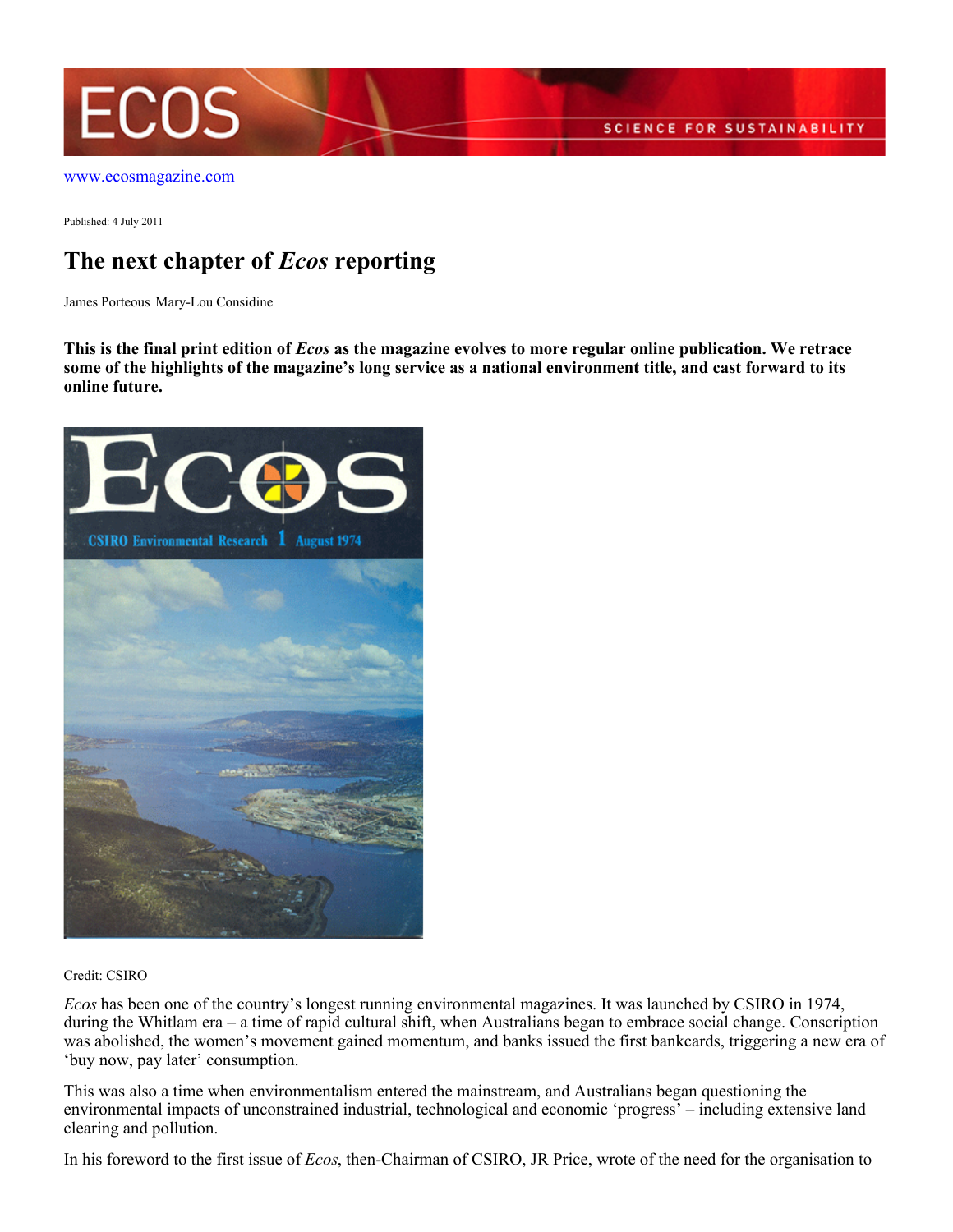provide the public with 'ready access to scientific knowledge' on environmental matters. The aim of *Ecos* then was to educate and inform Australians about environmental issues through coverage of relevant CSIRO research.

As one of the few such magazines publicly available, *Ecos* was widely read across the education, research and government sectors, as well as by the science-educated public at libraries in suburbs and towns across the country. The magazine never had a commercial objective; it was distributed from Melbourne free of charge.

*Ecos* often introduced Australians to emerging environmental issues – many of which continue to be 'live' today. For example, the August 1974 first edition included a story on monitoring carbon dioxide to investigate the possibility of a global greenhouse effect. The evolution of climate research and debate in our region has now been recorded through the unique *Ecos* online archive of more than 5000 articles in 161 issues. The same is true of research on myriad other key topics, such as Australia's drought and bushfire history, renewable energy technology and sustainable agriculture.

Early editions of *Ecos* presciently raised awareness about the possibility of a future food crisis, and the connection between drought and El Niño. Energy savings in the home, the urban heat island effect, the prospect of peak oil, and the roles of the deep ocean, forests and uncleared land as carbon sinks were also discussed.<sup>1</sup>

*Ecos* no. 4 (May 1975) featured an article on 'unconventional sources of water', with CSIRO scientists suggesting storing treated stormwater in natural aquifers around Adelaide. The concept is now a reality, following many years of CSIRO research on water treatment and aquifer behaviour.<sup>2</sup>

In 1998, CSIRO Publishing launched *Ecos'* first companion website, providing the community with open access to archived articles in PDF format and past issues back to 1984. Since then, *Ecos'* online readership has grown significantly.

Also in the 1990s, the concepts of sustainable development and ecological sustainability matured in mainstream discussion about society's impacts and direction. In line with diversification of its own research agenda, CSIRO recognised the opportunity to re-launch *Ecos* as a broader sustainability magazine. The publication still aimed to cover environmental research, but not in every article, and not exclusively CSIRO's work. The challenge was to engage more 'non-scientists' with readable articles covering the spectrum of environmental economic and social issues, while maintaining relevance to key decision makers.

Today, with environmental issues dominating public discourse, the need for publications such as *Ecos* is as critical as ever. As the debate on climate change has evolved over the past decade, *Ecos* has often been a step ahead of the mainstream media: clarifying the complex science around issues, addressing misconceptions and providing a depth of critical enquiry not possible in rapid daily media reporting. The magazine has had the advantage of direct access to CSIRO's leading research.

*Ecos* took the initiative early on to explain the critical importance of soil carbon to Australia – in both improving soil viability in carbon-depleted agricultural land, and locking up carbon dioxide from the atmosphere.<sup>3</sup>



## Credit: Courtesy of Grant Hobson

We have also alerted readers to urgent conservation threats. For example, in 2008 *Ecos* highlighted the impending ecosystem impacts of planned development activities in the pristine Chain of Bays section of South Australia's Eyre Peninsula.4 The story helped escalate the priority of the issue: the area is now protected by legislation, and support funding has been awarded for local research, educational and indigenous cultural programs.

The idyllic cover of *Ecos* 142 (April–May 2008) pointed readers to another climate change impact that is likely to have major ramifications for the planet – acid oceans. Our story revealed how increasing levels of atmospheric carbon dioxide are acidifying seawater in the upper ocean, threatening life forms such as coral and certain phytoplankton – tiny plant cells that are the foundation of the marine food chain.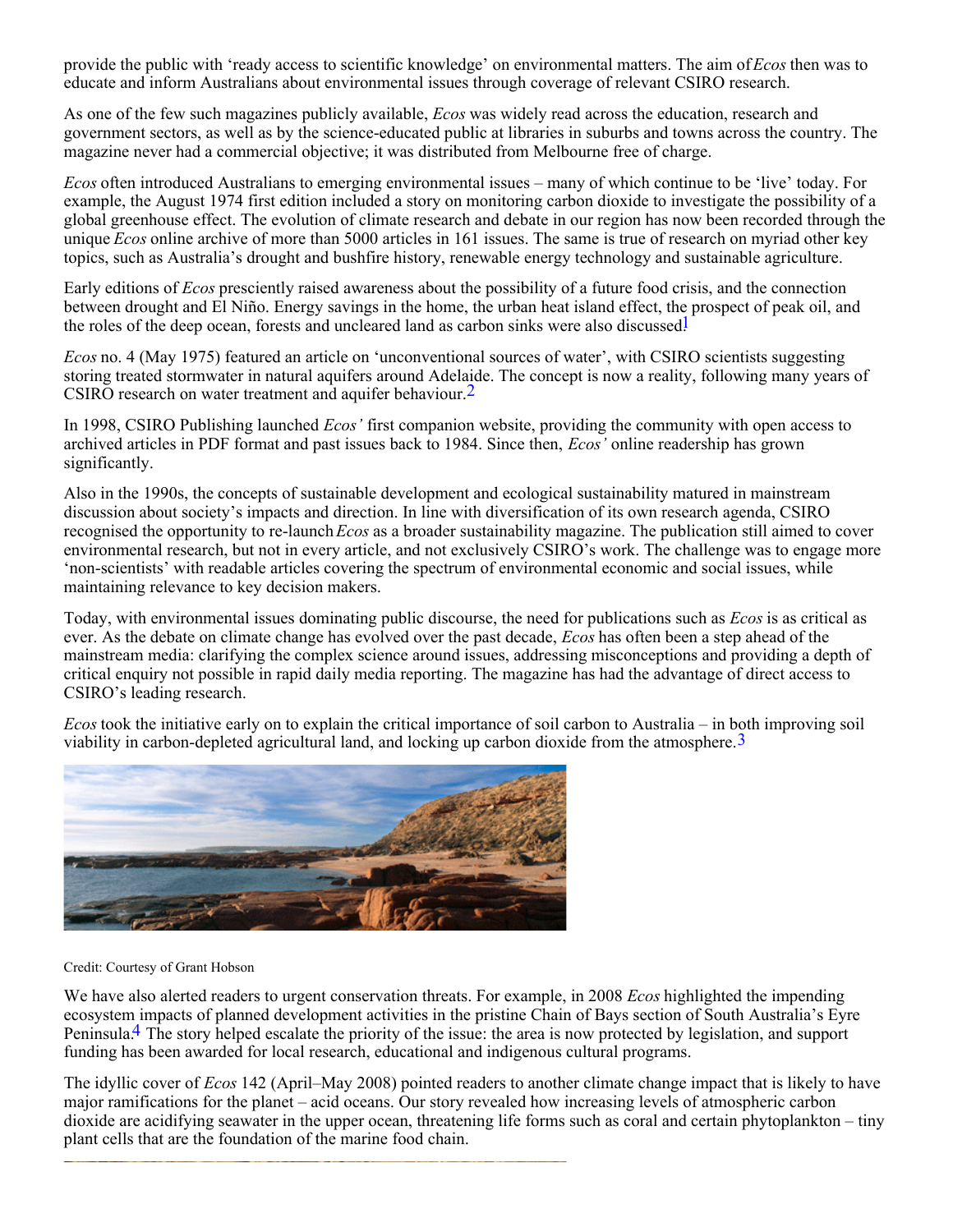

Credit: Courtesy Lucy House, 'Anabank', Baralaba

*Ecos* has been privileged to publish the perspectives of many high-profile writers and researchers, including leading scientists, who have been fundamental to the publication's recognised quality and enduring following. In 2000, the magazine received a Banksia Environmental Foundation media award endorsement – an acknowledgement of the efforts of a very small but dedicated editorial team.

In 2011, *Ecos* has continued to invigorate discussion on science and sustainability. Our stories in *Ecos* 160 on the Government's National Carbon Farming Initiative, a green waste biofuel industry for Australia, native animals as pets, and baseload solar thermal power generation have been picked up by many other media outlets.<sup>5</sup> In this way, Ecos has been able to connect radio presenters, journalists and online media with the relevant scientists, enabling them to explain their research to the wider community.

July 2011 marks a new chapter for *Ecos*, as an internet-only publication. CSIRO's decision to cease the printed format was based on both economics and serving evolving readership preferences. Online readership of *Ecos* articles has continued to grow steadily, while income from printed distribution has declined significantly against unsupportable costs. Print format also has a large environmental footprint.



Credit: iStockphoto